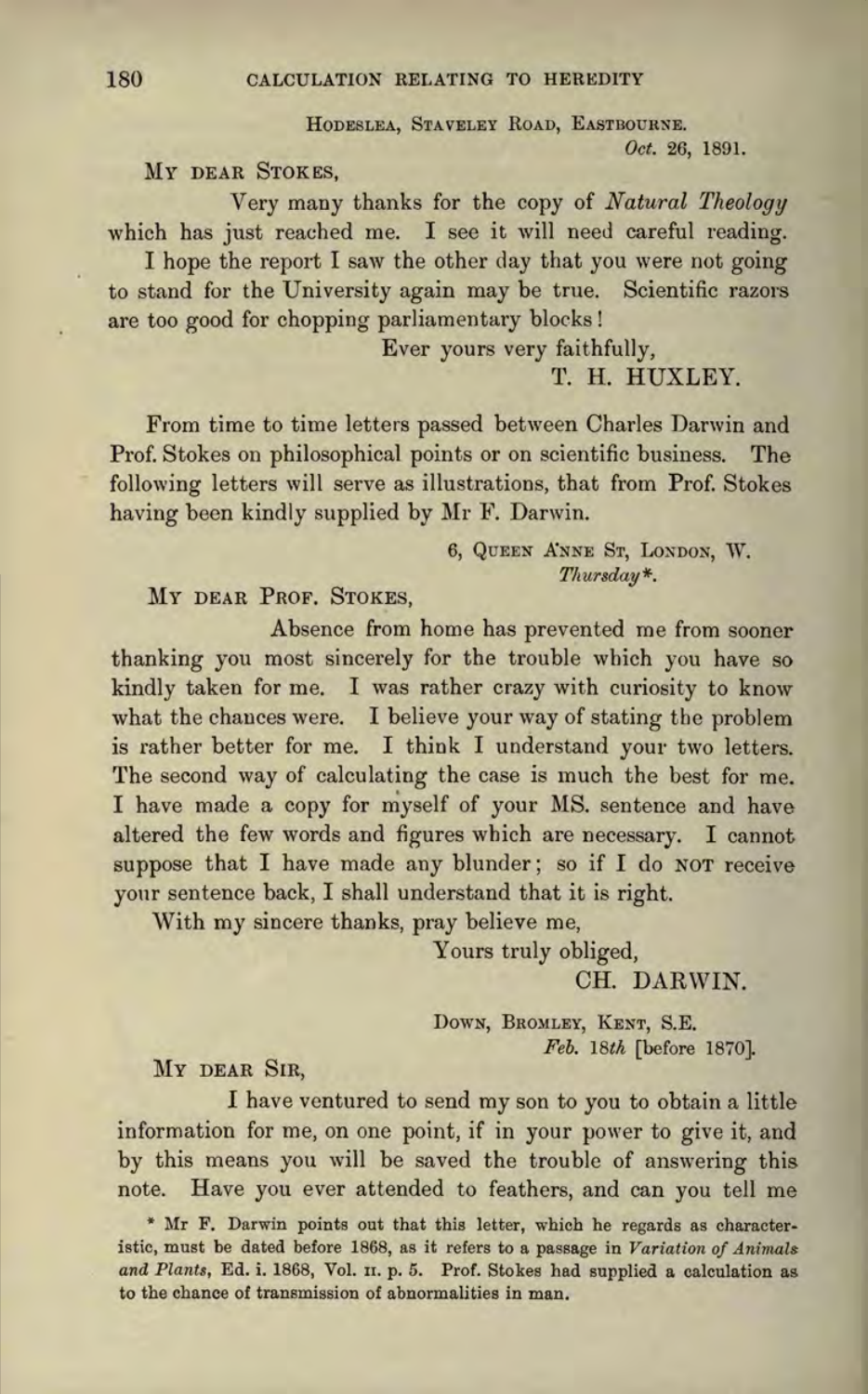whether the splendid colours of the eye of a Peacock's tail depends on colouring matter, or on reflection ? If on the latter, as appears the case, I much want to know, whether any change of structure, -as the distance of a film, or the distance of fine lines or points from each other-gradually, but perhaps not equally, increasing or diminishing, would account for the series of colours, which surrounds the eye, and passes into the general tint of the barbs at the circumference of the feather. Will you be so kind as to look at the feather, and tell my son anything you can? Pray forgive me for troubling you and believe me,

My dear Sir, yours sincerely,

# CH. DARWIN.

## *Feb. 28th.*

I am very much obliged to you for your great kindness in writing to me at such length about the colours of the peacock's feathers. As you say that you will look at it again, will you have the kindness to attend to one point, namely, whether a gradual thickening or thinning by little steps from the centre to the circumference of the film of colouring matter would account for the zones of colour which occur; or must there be zones of different kinds of colouring matter?

With very sincere thanks, believe me,

My dear Sir, yours truly, CHARLES DARWIN.

> LENSFIELD COTTAGE, CAMBRIDGE. *20th Dec.* 1875.

MY DEAR SIR,

You may remember that some years ago you asked my opinion as to the cause of the colours in peacocks' feathers. I made some experiments, or rather observations hardly deserving the name of experiments, about it. I felt however that it was a matter hardly to be attacked without a thoroughly good microscope which I did not then possess. I expressed a leaning to the opinion that the colours were reflection-colours connected with intense absorption, and similar accordingly to the reflection-colours seen when some of the aniline colouring matters are poured in solution on glass, and the solvent allowed to evaporate. I felt at the time I think misgivings as to whether so much play of colour as is observed could thus be accounted for.